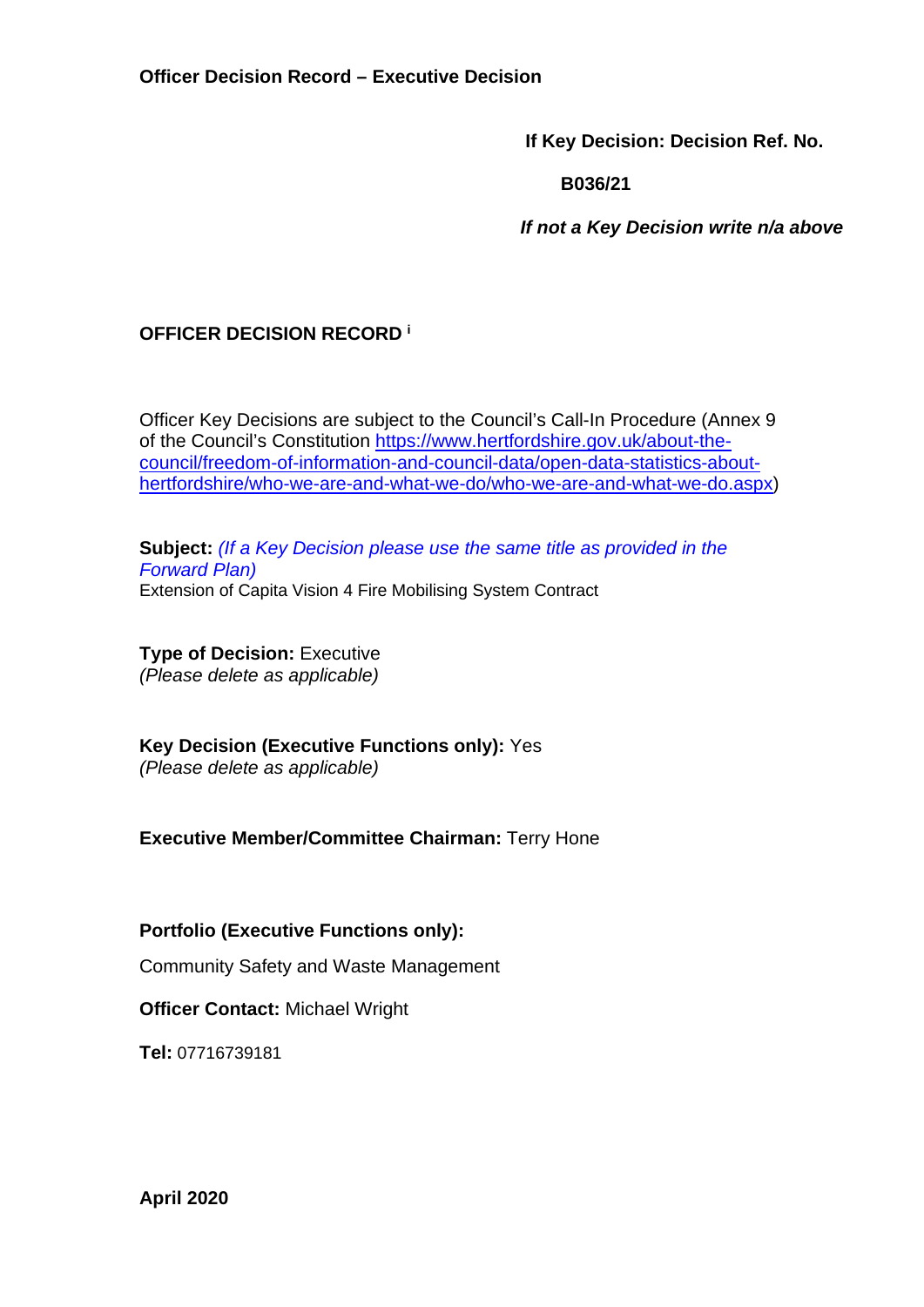#### 1. **Decision**

To extend the contract for the Vision mobilising system by 2 years with break clauses at 12 and 18 months.

#### 2. **Reasons for the decision**

Reason for extension is due to Covid-19 restrictions.

3. **Alternative options considered and rejected**  Continuation with original timeline for procurement.

## 4. **Consultation** *(see Summary of Requirements below)*

**Was any Councillor consulted? No** *(delete as applicable)* 

#### **If yes:**

- (a) Comments of Executive Member/Committee Chairman *(delete as applicable)*
- (b) Comments of other consultees

## 5. **Any conflict of interest declared by a councillor who has been consulted in relation to the decision**

 *(If a Councillor declares a conflict of interest DO NOT PROCEED without seeking advice from Democratic Services or Legal Services).*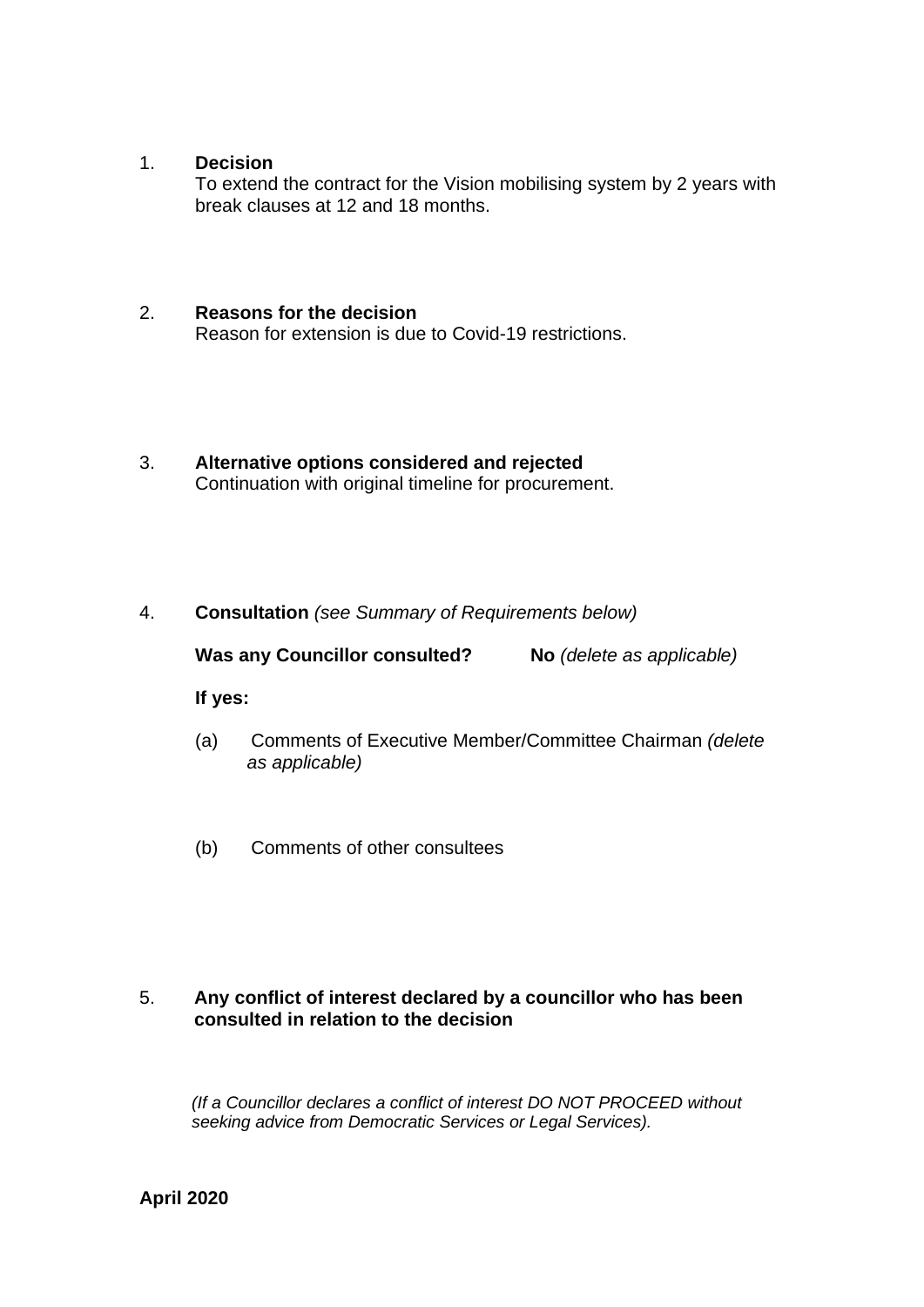6. [**Following consultation with the Executive Member/Committee Chairman,] I am proceeding with the proposed decision.** *(delete words in square brackets if no requirement to consult the Executive Member/Committee Chairman)* 

Signed: …**Darryl Keen**……………………..

Title: ……Director of Community Protection and Chief Fire Officer……

Date: 29<sup>th</sup> April 2021

Copies of record to:

- All consultees
- hard & electronic copy (if required to be made available for public inspection) to Democratic Services Manager - Room 213 County Hall.<sup>ii</sup>

## **Summary of Requirements to Inform/Consult Councillors**

| Significance of Proposed Action    | <b>Controversial</b> | <b>Relevant Councillor(s) to be Consulted</b>                                                                                                                                                                                   |
|------------------------------------|----------------------|---------------------------------------------------------------------------------------------------------------------------------------------------------------------------------------------------------------------------------|
| Technical/Professional/<br>Routine | No.                  | No need to inform or consult councillors                                                                                                                                                                                        |
| Technical/Professional/<br>Routine | Yes                  | <b>Executive Functions:</b><br>Consult relevant Lead Executive Member and,<br>where appropriate, Local Councillor<br><b>Non-Executive Functions:</b><br>Relevant Committee Chairman and, where<br>appropriate, Local Councillor |
| Local                              | <b>No</b>            | <b>Executive Functions:</b><br>Inform Lead Executive Member and Local<br>Councillor<br><b>Non-Executive Functions:</b><br>Inform Local Councillor                                                                               |
| Local                              | Yes                  | <b>Executive Functions:</b><br><b>Consult Lead Executive Member and Local</b><br>Councillor<br><b>Non-Executive Functions:</b><br><b>Consult Local Councillor</b>                                                               |
| General or County-wide             | <b>No</b>            | <b>Executive Functions:</b><br>Consult relevant Lead Executive Member (s)<br><b>Non-Executive Functions:</b>                                                                                                                    |